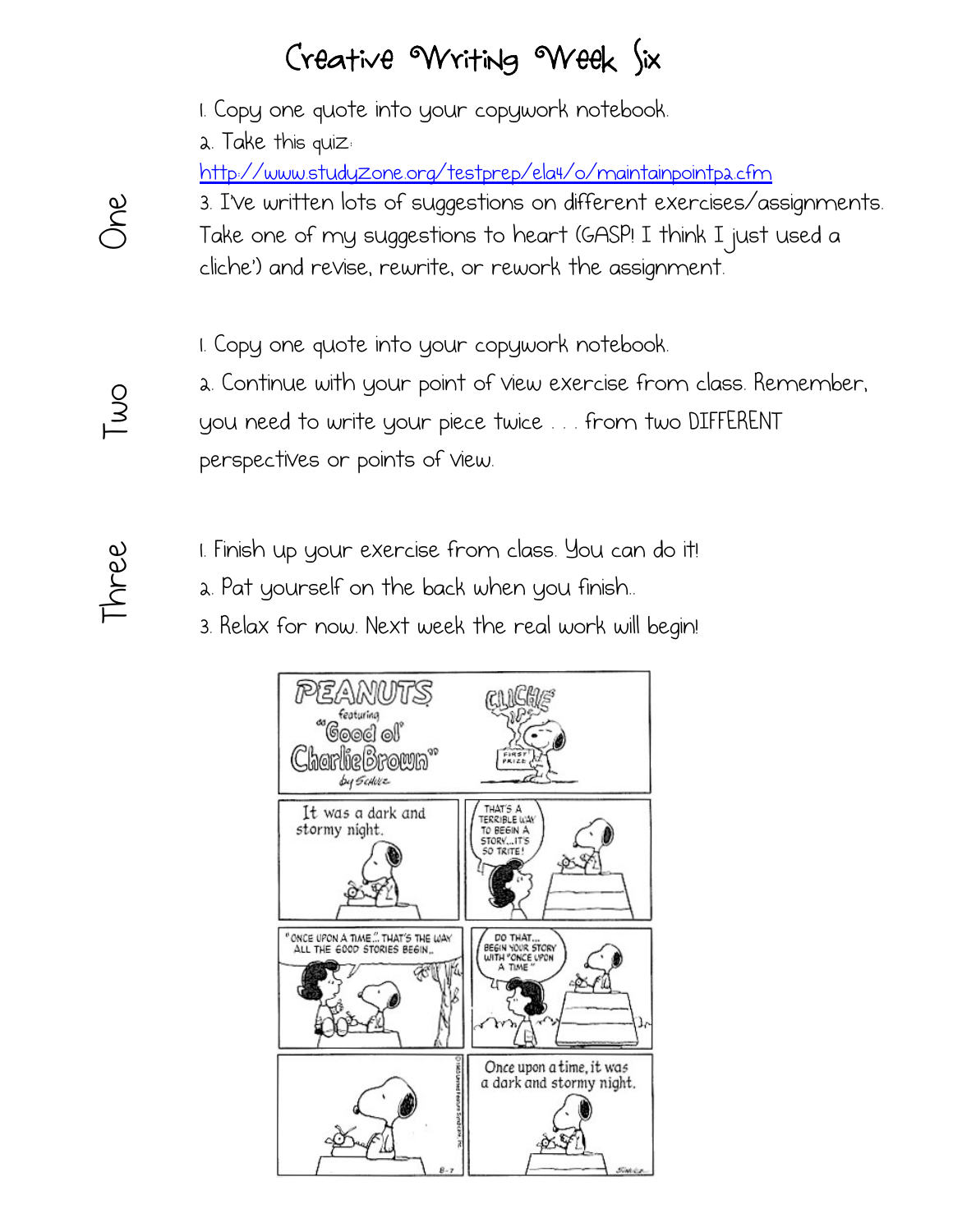## THE BLIND MEN AND THE ELEPHANT

It was six men of Indostan To learning much inclined, Who went to see the Elephant (Though all of them were blind), That each by observation Might satisfy his mind.

The *First* approach'd the Elephant, And happening to fall Against his broad and sturdy side, At once began to bawl: "God bless me! but the Elephant Is very like a wall!"

The *Second*, feeling of the tusk, Cried, -"Ho! what have we here So very round and smooth and sharp? To me 'tis mighty clear This wonder of an Elephant Is very like a spear!"

The *Third* approached the animal, And happening to take The squirming trunk within his hands, Thus boldly up and spake: "I see," quoth he, "the Elephant Is very like a snake!"



The *Fourth* reached out his eager hand, And felt about the knee. "What most this wondrous beast is like Is mighty plain," quoth he, "'Tis clear enough the Elephant Is very like a tree!"

The *Fifth*, who chanced to touch the ear, Said: "E'en the blindest man Can tell what this resembles most; Deny the fact who can, This marvel of an Elephant Is very like a fan!"

The *Sixth* no sooner had begun About the beast to grope, Then, seizing on the swinging tail That fell within his scope, "I see," quoth he, "the Elephant Is very like a rope!"

And so these men of Indostan Disputed loud and long, Each in his own opinion Exceeding stiff and strong, Though each was partly in the right, And all were in the wrong!